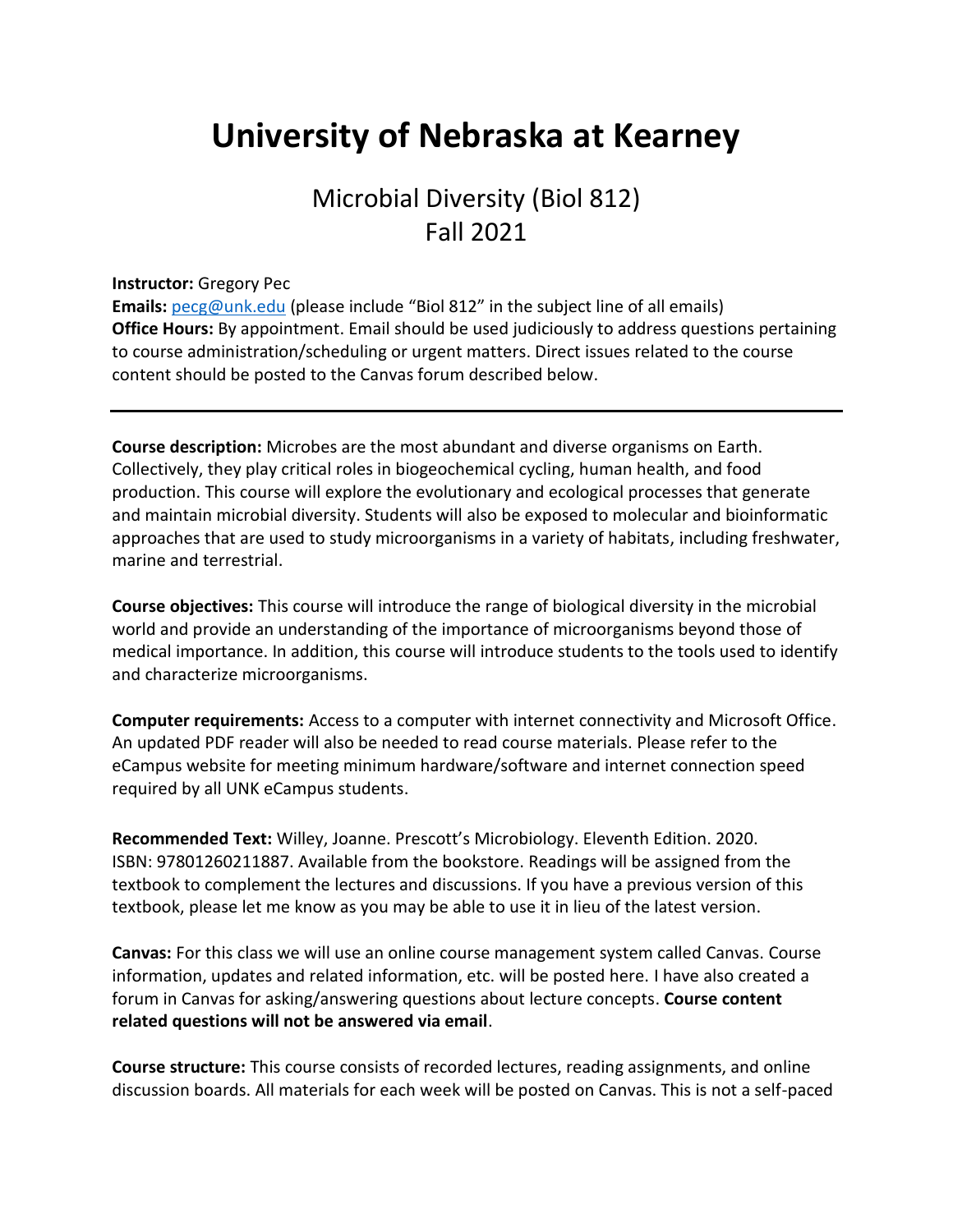course. You will be expected to keep up with the pace of the course, and the course structure is designed to help with this. If this is your first distance class, you will find that these classes can be fast paced. Everyone in these classes is busy with work, school, and family. I understand, but if you start to fall behind, it may be difficult to catch up. Please do not hesitate to contact me.

**Lectures:** Audio/video lectures and the accompanying presentations will be posted on Tuesdays to Canvas.

#### **Assignments:**

**Discussion boards:** Discussion boards will begin on Tuesdays and run through to Wednesday of the following week. Students will be expected to respond to the discussion question(s) and to other students' comments. This will allow us to talk about the lectures and answer any questions that students might have. There will be a total of 6 weeks of discussion, each week being worth 30 points (180 points total). Participation marks will be based on the following criteria:

- (1) For the initial post, you will reply to the question(s) posted by Friday (15 points).
- (2) The second part of the assignment is to respond to two of your classmates' postings by expanding on what they have written. These responses are due by the following Monday (10 points).
- (3) The third part of the assignment is to respond back to your classmates who replied to your postings. This may include clarifying or expanding on an idea that was not clear. These responses are due by the following Wednesday (5 points).

Further details will be provided for each discussion board assignment. In addition to this weekly mechanism for student participation, please become familiar with all other such policies on attendance found in the University Graduate catalog

[\(https://catalog.unk.edu/graduate/academics/academic-regulations/expectations-in](https://catalog.unk.edu/graduate/academics/academic-regulations/expectations-in-the-classroom/class-attendance/)[the-classroom/class-attendance/\)](https://catalog.unk.edu/graduate/academics/academic-regulations/expectations-in-the-classroom/class-attendance/)

**Papers:** You will be assigned two paper topics. Each paper will be 2-3 pages in length and worth 50 points each (100 points total). These will be assigned early in the semester and will cover material that we will have been discussing in lecture. Further details will be provided for each paper topic assignment.

**Short-answer follow-ups**: This assignment (100 points) will test your understanding of course material, focusing on synthesis of information (i.e., big picture/important concepts). This will be an open resource and an on-going assignment, which means that you will have access to the questions early in the semester. Further details will be provided for this assignment.

In addition to the core material, this course is designed to help improve your criticalthinking skills. As reading and understanding scientific information is critical to the way science, in general, works, my hope is that following this assignment, you are better able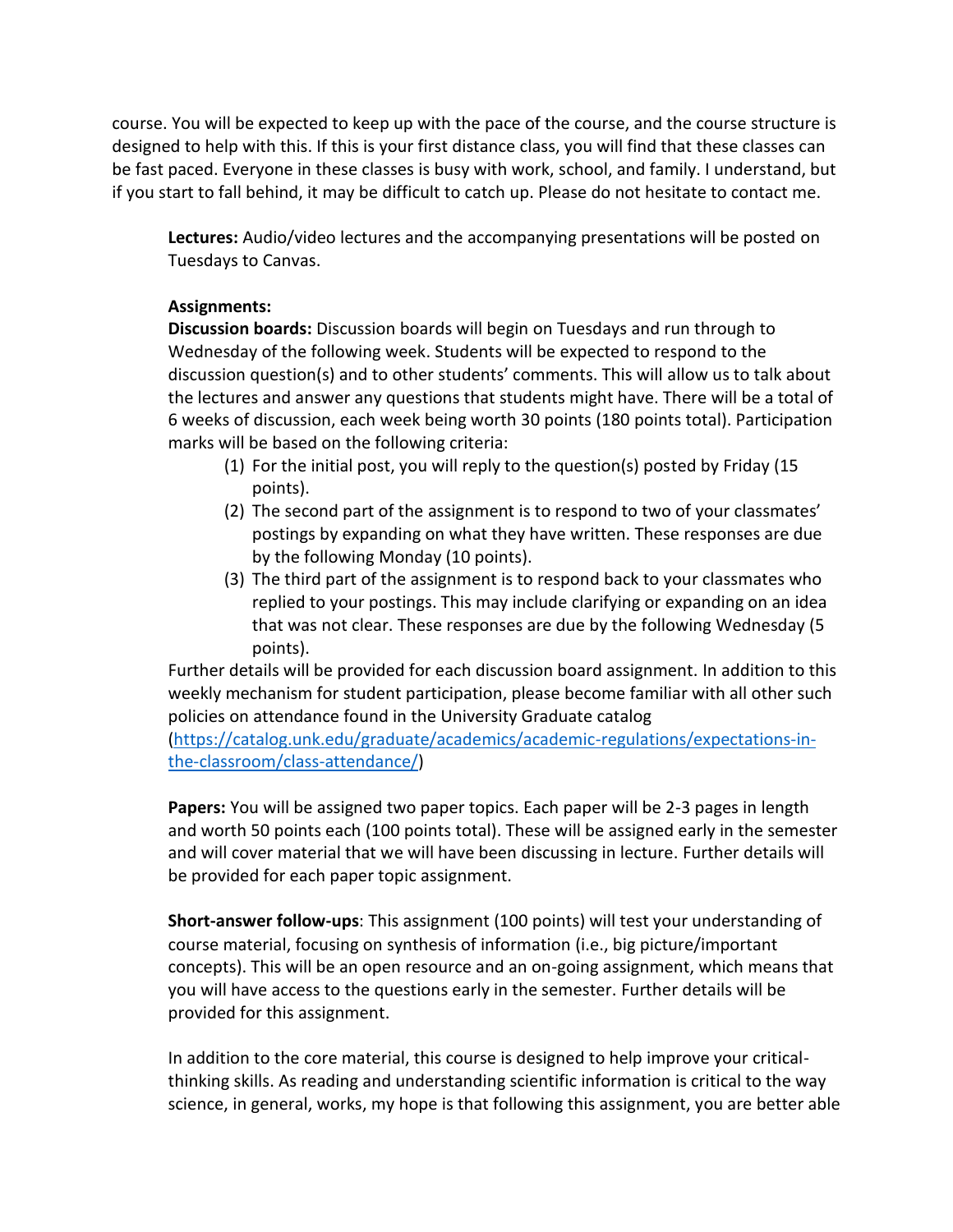to integrate fundamental scientific knowledge and communicate those scientific concepts and analytical arguments clearly and concisely. This assignment must be submitted as a .docx or pdf file format through the Canvas Turnitin function.

**Grading Evaluation:** Grades will be assigned using the standard grading scale for the Department of Biology, as follows:

A (93-100%), A- (90-92%), B+ (88-89%), B (83-87%), B- (80-82%), C+ (78-79%), C (73-77%), C- (70-72%), D+ (68-69%), D (63-67%), D- (60-62%), and F (below 60%).

| <b>Assignment</b>                     | <b>Points</b> |
|---------------------------------------|---------------|
| Video introductions                   | 10            |
| Discussion boards (6 wks @ 30 points) | 180           |
| Papers (2-3 pages, 50 points each)    | 100           |
| Short-answer follow-ups               | 100           |
| Class total                           | 390           |

#### **Student Responsibilities:**

**Email:** You must use your UNK email to receive any updates associated with the course. As email is a preferred mode of communication for online courses, I make an effort to be timely in my responses. Since I may not always have access to email or be in my office, emails will be answered within 24 hours on weekdays. Emails sent after 3 pm (CST) on Fridays will be answered by the following Monday.

**Marks:** Marks will be posted on the course Canvas page when available. Grading errors must be brought to the attention of the instructor within five days of the marks being released to the class.

**Late Assignments**: Without a valid excuse, any assignment not turned in on time is a late assignment. Late assignments will be docked 10% of the total possible points per day, holidays and weekends excluded.

**Academic Integrity and Academic Honesty:** This course, like all UNK courses, abides by all University policies as outlined in the UNK Student Handbook, which contains the UNK Student Code of Conduct. More information can be found in the University Graduate catalog [\(https://catalog.unk.edu/graduate/academics/\)](https://catalog.unk.edu/graduate/academics/).

**Plagiarism and Cheating:** Anyone found plagiarizing or cheating will receive a 0 for that assignment; subsequent violations will result in referral to the Vice Chancellor for Academic Affairs. Cheating (at any level) is an intolerable behavior that has no place in any scientific, educational, or social activity.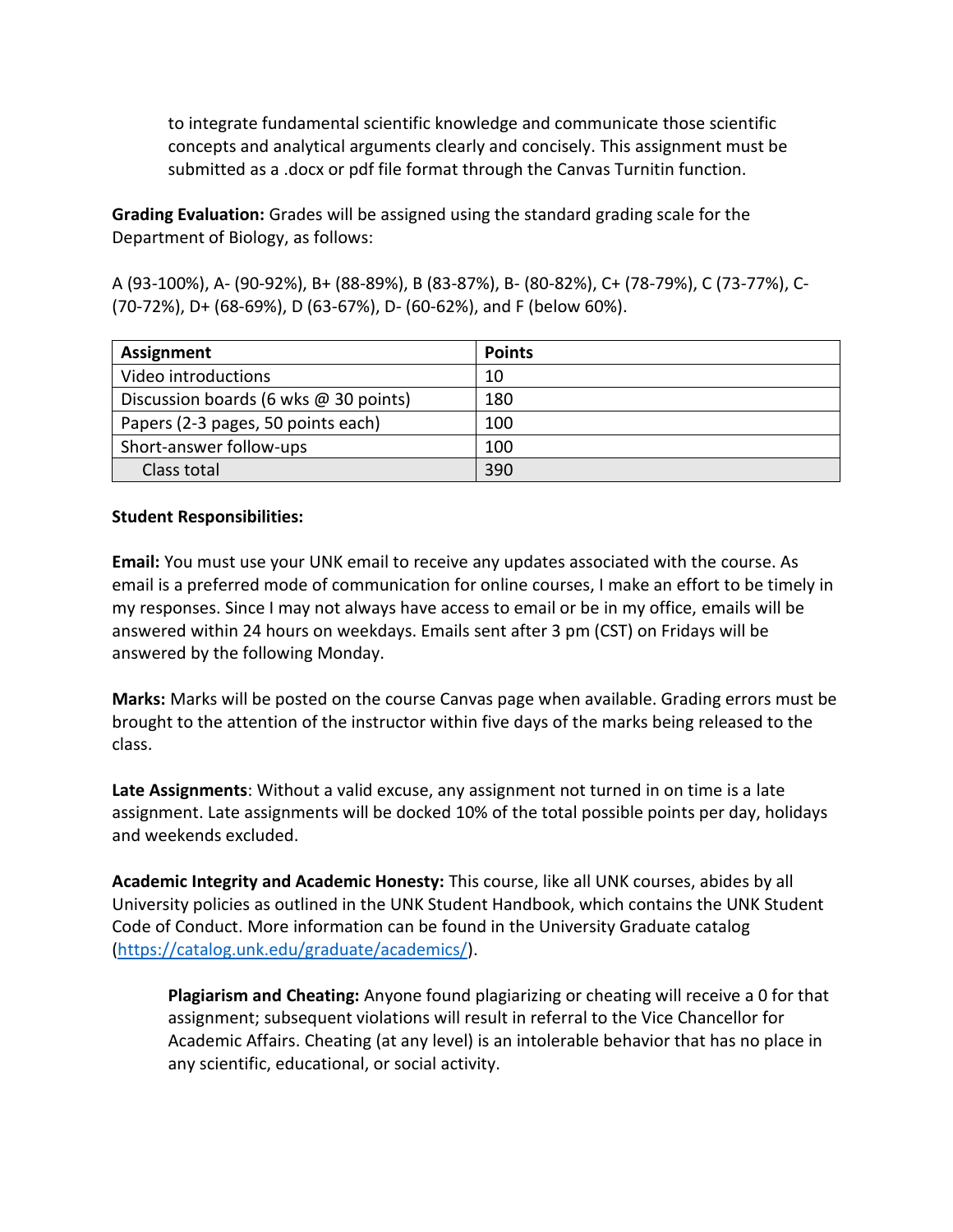**Policy on Withdraw (W) and Incomplete (I) grades**: Students may not withdraw past the mid-point of a class (i.e. end of the 4th week of an 8-week summer class) unless extenuating circumstances exist, in which case the student may receive a "W". Extenuating circumstances are defined as circumstances that occur AFTER the mid-point of the course and beyond the control of the student which in the judgment of the Vice Chancellor for Academic Affairs, in consultation with the Exceptional Withdrawal Committee, constitute appropriate cause for withdrawal.

Students will receive a "W" on their transcript (which indicates a withdrawal) for classes dropped on or after the first day of the class. A failing grade of "F" will be recorded on the transcript if a student stops attending class and neither officially withdraws from the course prior to the appropriate deadline nor establishes, prior to the end of the class and to the satisfaction of the instructor, that extenuating circumstances prevented completion of the course.

To be considered for an incomplete, a mark of "I" is reserved for conditions in which a student has been unable, due to circumstances beyond his or her control, to complete the course by the end of the term. Unless an extension of time is granted in writing by the Office of Student Records and Registration, an incomplete must be removed within twelve calendar months. If the course work is not completed during this time, then the "I" will convert to an "F" on the student's transcript and cannot be changed other than by re-registering for the course.

If an extension is desired, the student must initiate a written request for a specific time of extension, must exhibit extenuating circumstances beyond his/her control, and must make the request in advance of the twelve-month expiration. The request must be supported by a written endorsement from the course instructor, or the department chairperson in the absence of the instructor and submitted to the Registrar's Office prior to the expiration of the twelve-month period.

**Distribution of course materials:** Student or instructor content, digital or otherwise, created and/or used within the context of the course is to be used solely for personal study, and is not to be used or distributed for any other purpose without prior written consent from the content author(s).

**University Policies Related to COVID-19:** The University of Nebraska issued the following statement on August 6, 2021. The statement was reinforced by President Ted Carter on August 13, 2021:

All vaccinated faculty, staff and students, as well as visitors to campus, are encouraged, but not required, to wear face masks indoors. Unvaccinated individuals should continue to wear masks. (Masks are required indoors for all individuals at the University of Nebraska Medical Center.) [https://nebraska.edu/news-and-events/news/2021/08/university-of-nebraska-system](https://nebraska.edu/news-and-events/news/2021/08/university-of-nebraska-system-updates-covid-19-protocols)[updates-covid-19-protocols](https://nebraska.edu/news-and-events/news/2021/08/university-of-nebraska-system-updates-covid-19-protocols) (Links to an external site.)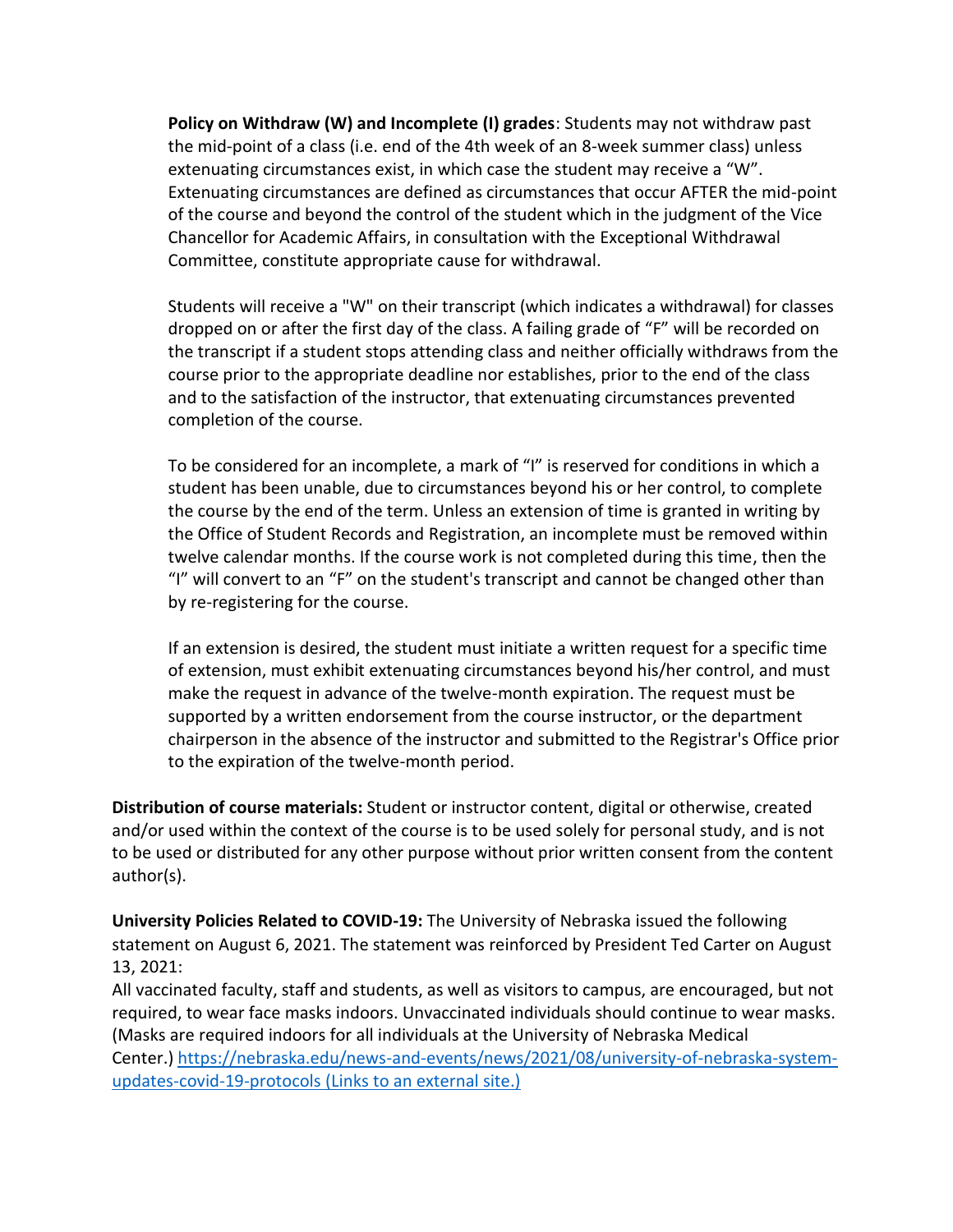Consistent with the University of Nebraska's guiding protocols, there are circumstances in which many people in our community may not be able to be vaccinated. Faculty may request, not require, that students wear masks in class under circumstances that clearly indicate unnecessary yet controllable risk of infection. Please note that pandemic precautions are subject to change.

**Students with Disabilities:** It is the policy of the University of Nebraska at Kearney to provide flexible and individualized reasonable accommodation to students with documented disabilities. To receive accommodation services for a disability, students must be registered with the UNK Disabilities Services for Students Office, 172 Memorial Student Affairs Building, 308-865-8988 or by email [unkdso@unk.edu](mailto:unkdso@unk.edu)

**Students Who are Pregnant**: It is the policy of the University of Nebraska at Kearney to provide flexible and individualized reasonable accommodation to students who are pregnant. To receive accommodation services due to pregnancy, students must contact Cindy Ference in Student Health, 308-865-8219. The following link provides information for students and faculty regarding pregnancy rights. [http://www.nwlc.org/resource/pregnant-and-parenting-students](https://urldefense.proofpoint.com/v2/url?u=http-3A__www.nwlc.org_resource_pregnant-2Dand-2Dparenting-2Dstudents-2Drights-2Dfaqs-2Dcollege-2Dand-2Dgraduate-2Dstudents&d=DwMFAg&c=Cu5g146wZdoqVuKpTNsYHeFX_rg6kWhlkLF8Eft-wwo&r=BJkIhAaMtWY7PlqIhIOyVw&m=RgBL3s2VNHfvD5ReMK2q_PhwYU8dbEt1vxs1BO4WkpQ&s=MmB91XAzaW-E7UPMXPGx9tWJQbTWJYyYzM8gLjhEzQ0&e=)[rights-faqs-college-and-graduate-students](https://urldefense.proofpoint.com/v2/url?u=http-3A__www.nwlc.org_resource_pregnant-2Dand-2Dparenting-2Dstudents-2Drights-2Dfaqs-2Dcollege-2Dand-2Dgraduate-2Dstudents&d=DwMFAg&c=Cu5g146wZdoqVuKpTNsYHeFX_rg6kWhlkLF8Eft-wwo&r=BJkIhAaMtWY7PlqIhIOyVw&m=RgBL3s2VNHfvD5ReMK2q_PhwYU8dbEt1vxs1BO4WkpQ&s=MmB91XAzaW-E7UPMXPGx9tWJQbTWJYyYzM8gLjhEzQ0&e=)

**Reporting Student Sexual Harassment, Sexual Violence or Sexual Assault**: Reporting allegations of rape, domestic violence, dating violence, sexual assault, sexual harassment, and stalking enables the University to promptly provide support to the impacted student(s), and to take appropriate action to prevent a recurrence of such sexual misconduct and protect the campus community. Confidentiality will be respected to the greatest degree possible. Any student who believes she or he may be the victim of sexual misconduct is encouraged to report to one or more of the following resources:

**Local Domestic Violence, Sexual Assault Advocacy Agency** 308-237-2599

**Campus Police (or Security)** 308-865-8911

**Title IX Coordinator** 308-865-8655

Retaliation against the student making the report, whether by students or University employees, will not be tolerated.

If you have questions regarding the information in this email please contact **Mary Chinnock Petroski, Chief Compliance Officer [\(petroskimj@unk.edu](mailto:petroskimj@unk.edu) or phone 8400).**

**Disclaimer:** Any typographical errors in this Course Outline are subject to change and will be announced on the course Canvas page.